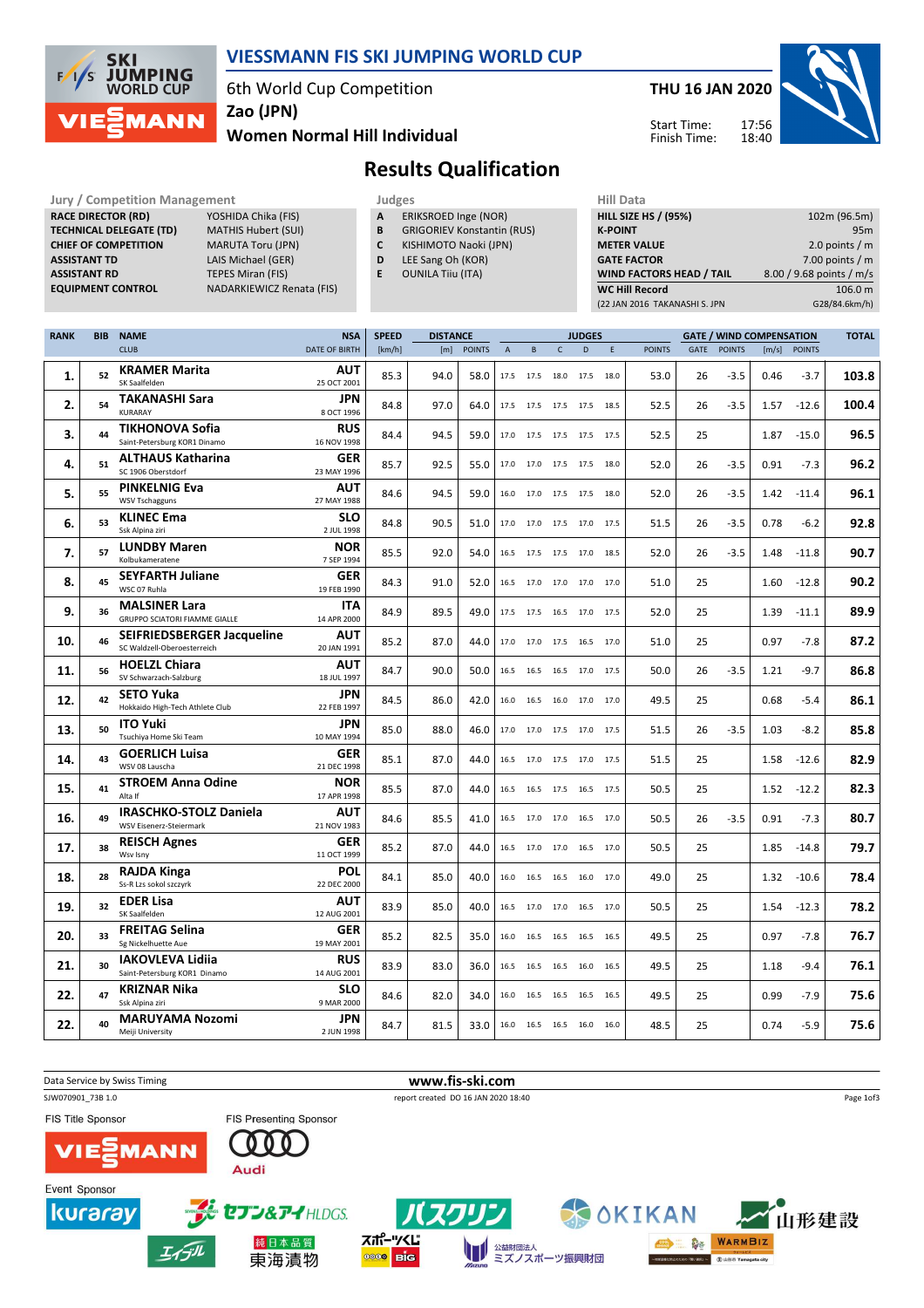

### VIESSMANN FIS SKI JUMPING WORLD CUP

6th World Cup Competition

THU 16 JAN 2020

**ON WARMBIZ** 

**AS DISTRICTS** 

Start Time: Finish Time:



Women Normal Hill Individual Zao (JPN)

Results Qualification

| <b>RANK</b> | <b>BIB</b><br><b>NAME</b> |                                                                      | <b>NSA</b>                       | <b>SPEED</b> | <b>DISTANCE</b> |               |                |                |              | <b>JUDGES</b>                        |      | <b>GATE / WIND COMPENSATION</b> |    |             |      |               | <b>TOTAL</b> |
|-------------|---------------------------|----------------------------------------------------------------------|----------------------------------|--------------|-----------------|---------------|----------------|----------------|--------------|--------------------------------------|------|---------------------------------|----|-------------|------|---------------|--------------|
|             |                           | <b>CLUB</b>                                                          | DATE OF BIRTH                    | [km/h]       | [m]             | <b>POINTS</b> | $\overline{A}$ | B              | $\mathsf{C}$ | D                                    | E    | <b>POINTS</b>                   |    | GATE POINTS |      | [m/s] POINTS  |              |
| 22.         | 39                        | <b>AVVAKUMOVA Irina</b><br>Moscow Region TSSP OVS Dinamo             | <b>RUS</b><br>14 SEP 1991        | 84.3         | 83.5            | 37.0          | 16.5           | 16.5           | 17.0         | 16.5                                 | 17.0 | 50.0                            | 25 |             | 1.43 | $-11.4$       | 75.6         |
| 25.         | 27                        | <b>IWABUCHI Kaori</b><br>Kitano Construction Corp. Ski Club          | JPN<br>28 APR 1993               | 84.3         | 85.0            | 40.0          | 16.0           | 15.0           | 16.0         | 15.5 16.5                            |      | 47.5                            | 25 |             | 1.53 | $-12.2$       | 75.3         |
| 26.         | 34                        | <b>ROGELJ Spela</b><br>SSK Ilirija                                   | SLO<br>8 NOV 1994                | 84.8         | 82.5            | 35.0          |                |                |              | 17.0 17.0 17.0 16.0 16.5             |      | 50.5                            | 25 |             | 1.31 | $-10.5$       | 75.0         |
| 27.         | $\overline{\mathbf{3}}$   | <b>SHIGENO Misaki</b><br>CHINTAI Ski Club                            | JPN<br>5 NOV 1986                | 84.6         | 85.0            | 40.0          |                |                |              | 16.5 16.5 16.5 15.0                  | 16.0 | 49.0                            | 25 |             | 1.82 | $-14.6$       | 74.4         |
| 28.         | 35                        | <b>WUERTH Svenja</b><br>SV Baiersbronn                               | GER<br>20 AUG 1993               | 85.5         | 81.0            | 32.0          |                |                |              | 16.0 16.0 16.5 15.5 16.0             |      | 48.0                            | 25 |             | 0.81 | $-6.5$        | 73.5         |
| 29.         | 13                        | <b>MORAT Lucile</b><br>Courchevel                                    | FRA<br>15 JUN 2001               | 85.3         | 81.0            | 32.0          | 16.0           | 16.5 16.5      |              | 16.0 16.0                            |      | 48.5                            | 25 |             | 1.10 | $-8.8$        | 71.7         |
| 30.         | 48                        | <b>OPSETH Silje</b><br>IL Holevaeringen                              | <b>NOR</b><br>28 APR 1999        | 84.7         | 83.0            | 36.0          | 14.0           | 12.5           | 14.5         | 14.0 14.5                            |      | 42.5                            | 25 |             | 1.20 | $-9.6$        | 68.9         |
| 31.         | 24                        | <b>MAKHINIA Irma</b><br>Gbu Csp sochi                                | <b>RUS</b><br>6 SEP 2002         | 84.2         | 79.5            | 29.0          |                |                |              | 16.0 16.0 16.5 15.5 15.5             |      | 47.5                            | 25 |             | 1.18 | $-9.4$        | 67.1         |
| 32.         | 29                        | <b>BRECL Jerneja</b><br>SSK Mislinja                                 | <b>SLO</b><br>9 AUG 2001         | 84.0         | 77.0            | 24.0          |                | 16.0 16.0 16.0 |              | 15.5 16.0                            |      | 48.0                            | 25 |             | 0.91 | $-7.3$        | 64.7         |
| 33.         | 31                        | <b>KOMAR Katra</b><br>Ssk Bohinj                                     | <b>SLO</b><br>16 MAY 2001        | 84.2         | 79.0            | 28.0          |                |                |              | 16.0 16.5 16.0 16.0 15.5             |      | 48.0                            | 25 |             | 1.51 | $-12.1$       | 63.9         |
| 34.         | 26                        | <b>RUNGGALDIER Elena</b><br><b>GRUPPO SCIATORI FIAMME GIALLE</b>     | ITA<br>10 JUL 1990               | 84.2         | 75.5            | 21.0          |                |                |              | 15.5    15.5    16.0    15.5    16.0 |      | 47.0                            | 25 |             | 0.69 | $-5.5$        | 62.5         |
| 35.         | 6                         | <b>IWASA Haruka</b><br>Obavashigumi Ski Team                         | JPN<br>12 APR 1996               | 84.6         | 76.0            | 22.0          | 15.0           | 15.0           | 16.0         | 15.0 15.5                            |      | 45.5                            | 25 |             | 0.90 | $-7.2$        | 60.3         |
| 36.         | 25                        | <b>KYKKAENEN Julia</b><br><b>KL SkiJumping Team</b>                  | <b>FIN</b><br>17 APR 1994        | 84.2         | 75.0            | 20.0          | 16.0           | 16.0           | 16.5         | 16.0                                 | 16.5 | 48.5                            | 25 |             | 1.13 | $-9.0$        | 59.5         |
| 37.         | 5                         | OI Shihori<br>Waseda Unversity                                       | JPN<br>29 JUN 1999               | 84.8         | 78.0            | 26.0          | 15.5           | 16.0           | 16.0         | 15.5 16.0                            |      | 47.5                            | 25 |             | 1.81 | $-14.5$       | 59.0         |
| 38.         | 12                        | <b>TWARDOSZ Anna</b><br>PKS Olimpijczyk Gilowice                     | POL<br>12 APR 2001               | 84.8         | 78.0            | 26.0          |                |                |              | 15.5 16.0 16.5 16.0 15.0             |      | 47.5                            | 25 |             | 1.92 | $-15.4$       | 58.1         |
| 39.         | 22                        | <b>FORSSTROEM Susanna</b><br>Lahti Ski club                          | <b>FIN</b><br>19 APR 1995        | 83.8         | 74.0            | 18.0          |                |                |              | 16.0 16.0 16.0 15.5 16.0             |      | 48.0                            | 25 |             | 1.05 | $-8.4$        | 57.6         |
| 40.         | 11                        | <b>INDRACKOVA Karolina</b><br>Jkl Desna                              | <b>CZE</b><br>26 AUG 1997        | 84.0         | 75.0            | 20.0          |                |                |              | 15.5 14.0 15.5 14.5 15.0             |      | 45.0                            | 25 |             | 1.05 | $-8.4$        | 56.6         |
|             |                           |                                                                      |                                  |              |                 |               |                |                |              |                                      |      |                                 |    |             |      |               |              |
|             | <b>Not Qualified</b>      |                                                                      |                                  |              |                 |               |                |                |              |                                      |      |                                 |    |             |      |               |              |
| 41.         | 23                        | <b>KOBAYASHI Yuka</b><br>Chintai Ski Club<br><b>KABLUKOVA Ksenia</b> | JPN<br>16 MAY 1994<br><b>RUS</b> | 84.2         | 76.0            | 22.0          | 14.5           |                |              | 14.5 15.5 14.5 15.0                  |      | 44.0                            | 25 |             | 1.19 | $-9.5$        | 56.5         |
| 42.         | 17                        | <b>Sdushor Start</b><br><b>AVOCAT GROS Oceane</b>                    | 16 JUN 1998<br><b>FRA</b>        | 84.3         | 75.5            | 21.0          |                |                |              | 16.0 16.0 16.0 16.0 16.0             |      | 48.0                            | 25 |             | 1.58 | $-12.6$       | 56.4         |
| 43.         | 21                        | Annemasse ASPTT<br><b>MALSINER Manuela</b>                           | 23 APR 1997<br>ITA               | 84.3         | 72.0            | 14.0          |                |                |              | 15.5 15.0 16.0 15.0 15.5             |      | 46.0                            | 25 |             | 0.54 | $-4.3$        | 55.7         |
| 44.         | 19                        | <b>GRUPPO SCIATORI FIAMME GIALLE</b><br><b>SZWAB Joanna</b>          | 15 DEC 1997<br><b>POL</b>        | 84.5         | 71.0            | 12.0          |                |                |              | 15.5 15.5 16.0 15.5 15.0             |      | 46.5                            | 25 |             | 0.62 | $-5.0$        | 53.5         |
| 45.         |                           | AZS Zakopane                                                         | 17 FEB 1997                      | 84.2         | 74.0            | 18.0          |                |                |              | 14.5 15.0 15.0 15.0 15.0             |      | 45.0                            | 25 |             | 1.28 | $-10.2$       | 52.8         |
| 45.         | 4                         | <b>MATSUHASHI Aki</b><br>Dream link Co.Ltd.                          | <b>JPN</b><br>6 OCT 1992         | 84.7         | 73.5            | 17.0          |                |                |              | 15.0  16.0  16.0  14.5  15.0         |      | 46.0                            | 25 |             |      | $1.28 - 10.2$ | 52.8         |
| 47.         | 18                        | <b>VOROS Virag</b><br>Koszegi SE                                     | HUN<br>12 JUL 1999               | 84.1         | 73.5            | 17.0          |                |                |              | 15.0  14.5  15.5  15.0  14.5         |      | 44.5                            | 25 |             | 1.29 | $-10.3$       | 51.2         |
| 48.         | 15                        | <b>BRAATEN Ingebjoerg Saglien</b><br><b>Etnedal Skilag</b>           | <b>NOR</b><br>20 SEP 1999        | 84.6         | 72.5            | 15.0          |                |                |              | 15.5 15.5 16.0 15.0 16.0             |      | 47.0                            | 25 |             |      | $1.53 - 12.2$ | 49.8         |
| 49.         | 10                        | <b>PARK Guylim</b><br>Alpensia Resort                                | KOR<br>27 FEB 1999               | 84.2         | 65.5            | 1.0           |                |                |              | 14.0 14.0 15.5 14.5 14.5             |      | 43.0                            | 25 |             | 0.32 | $-2.6$        | 41.4         |
| 50.         | 20                        | <b>NORSTEDT Astrid</b><br>If Friska Viljor                           | <b>SWE</b><br>19 JUN 2001        | 83.4         | 66.5            | 3.0           |                |                |              | 14.5   14.0   15.0   14.5   14.5     |      | 43.5                            | 25 |             | 0.92 | $-7.4$        | 39.1         |

Data Service by Swiss Timing **WWW.fis-ski.com** SJW070901\_73B 1.0 report created DO 16 JAN 2020 18:40 Page 2of3FIS Title Sponsor FIS Presenting Sponsor  $000$ **MANN** Audi Event Sponsor kuraray セブン&アイHLDGS. OKIKAN 山形建設

■■ 公益財団法人<br>ミズノスポーツ振興財団

スポーツくじ

**Die** 0000

純日本品質

東海漬物

エイデル